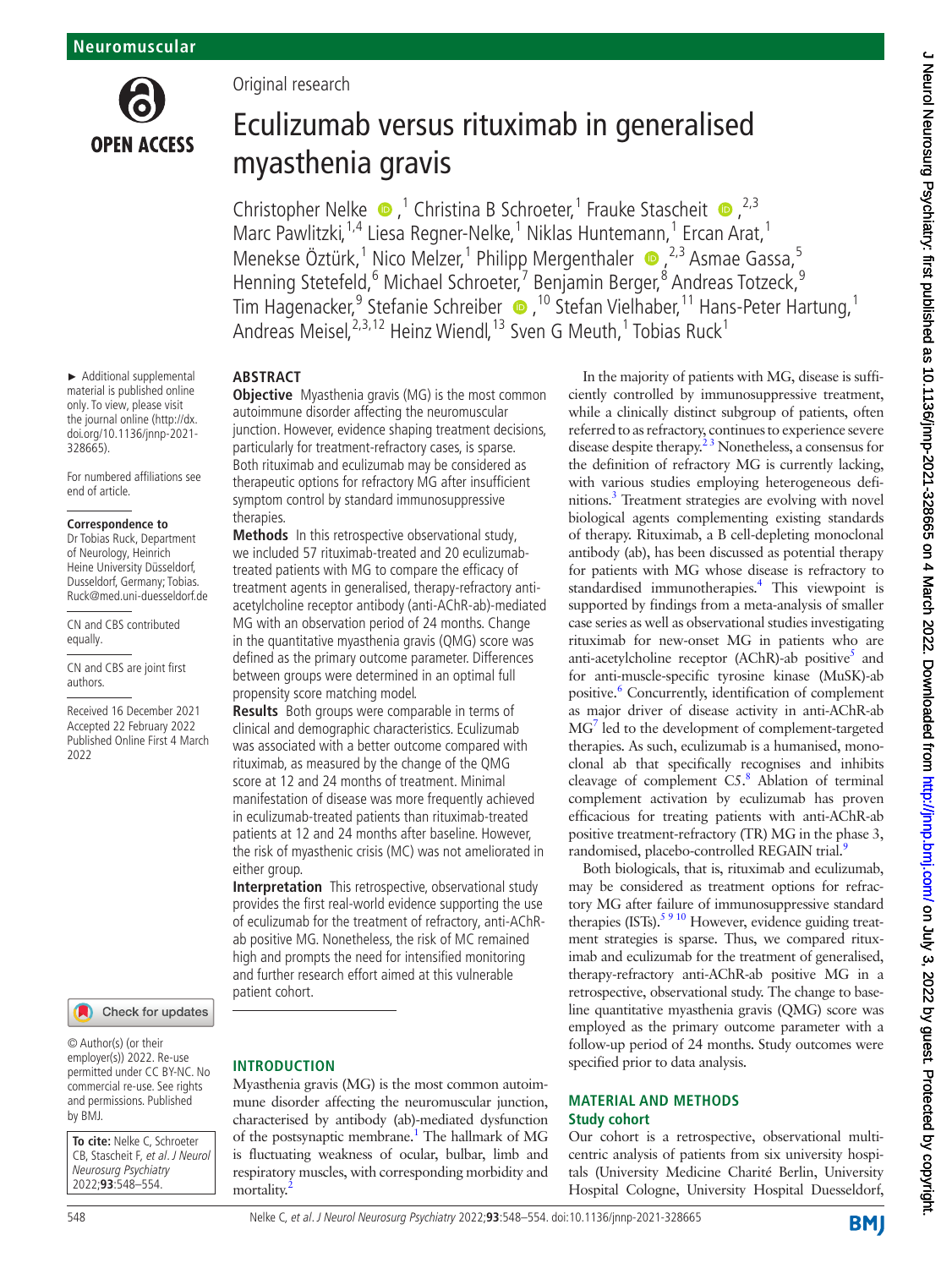

<span id="page-1-0"></span>**Figure 1** Flow chart detailing patient recruitment. Seventy-seven patients were included in the final study for rituximab ( $n=57$ ) and eculizumab treatment (n=20). ab, antibody; AChR, acetylcholine receptor; MuSK, muscle-specific tyrosine kinase.

University Hospital Freiburg, University Hospital Magdeburg and University Hospital Regensburg). A total of 815 patients with MG were recruited with a focus on TR cases. Diagnosis of MG was established by characteristic clinical presentation and supported by characteristic antibody (ab) findings in accordance with national guidelines[.11](#page-6-9) Participating centres are established as the integrated Myasthenia Centre (iMC) by the German Myasthenia Gravis Society, employing standardised workflows for patient management. According to the iMC protocol, patients with a stable course were seen every 6 months and unstable patients more frequently. Data were collected according to the standards of the German Myasthenia registry and included sociodemographic data (age, sex and disease duration), ab-status (AChR, MuSK, lipoprotein-related protein 4 or seronegative), MG-specific medication (cholinesterase inhibitors, glucocorticoids and immunosuppressants), history of thymectomy, and comorbidities. The scoring of MG-specific parameters was performed by the treating neurologist. No clinical scoring was applied retrospectively.

## **Patient cohort and selection**

We identified 142 patients treated with rituximab or eculizumab between 2010 and 2021 [\(figure](#page-1-0) 1).

- The following inclusion criteria were applied:
- Confirmed diagnosis of MG in accordance with national guidelines.
- ► Confirmed serological detection of anti-AChR-ab.
- Age≥18 at start of rituximab or eculizumab treatment.
- Treatment refractory MG according to the following defi-nition<sup>[3](#page-6-2)</sup>: persistent impairment due to MG despite adequate standard therapy for more than 12 months or persistent intolerable side effects. In this study, we employed generalised disease with a QMG score of  $\geq 6$  as operational definition for persistent impairment. Standard therapy was defined as having received two previous first-line ISTs or one first-line IST and prednisolone at maximum tolerable dose for a minimum treatment duration of 6 months each without achieving disease control or until treatment has to be stopped due to intolerable side effects. Standard ISTs included azathioprine, mycophenolate mofetil, methotrexate or cyclosporine. Acetylcholinesterase inhibitors were

required to be at a maximum tolerable dose. Thymectomy was performed if indicated.

Sufficient clinical follow-up data with at least three out of four QMG scores assessed by a trained neurologist at baseline, that is, start of rituximab or eculizumab treatment, as well as at 6 months, 12 months and 24 months after therapy initiation.

Additionally, the following exclusion criteria was applied during patient selection:

- Presence of ab other than anti-AChR-ab (anti-titin-ab were permitted as these are considered complementary markers to anti-AChR-ab).
- Presence of IST or a biological agent other than rituximab or eculizumab (rescue treatments including plasmapheresis (PLEX), intravenous immunoglobulins (IVIG) and immune adsorption (IA) were permitted).
- ► Previous treatment with rituximab for eculizumab patients or eculizumab for rituximab patients.
- Pregnancy during the treatment period.

Following selection using the inclusion and exclusion criteria, 57 patients treated with rituximab and 20 patients treated with eculizumab were included in the analysis [\(figure](#page-1-0) 1). The first patient of this cohort was treated with rituximab in 2010. Until 2017, a total of 39 patients received rituximab. The remaining 18 rituximabtreated patients were included between 2017 and 2021. After formal approval for MG, the first patient received eculizumab in 2017. All eculizumab-treated patients were recruited between 2017 and 2021. During this period, eculizumab was preferentially offered due to its on-label status. If patients declined eculizumab, rituximab was offered instead.

# **Dosing regime**

Rituximab and eculizumab treatment regimens were performed in accordance with local standard operating procedure. For rituximab, a dose of 1000mg was given 14 days apart. The treatment interval for maintenance therapy with 1000mg was 6–9 months, depending on clinical response. $11$  For eculizumab, treatment started with 900mg weekly for 4 weeks followed by maintenance therapy at week 5 with 1200mg in a biweekly application scheme.

# **Definitions**

Myasthenic crisis (MC) was defined as a rapid clinical deterioration requiring non-invasive or invasive ventilation.<sup>12</sup> An age of 50 years at disease onset was used as a cut-off point between early (<50 years) and late-onset ( $\geq$ 50 years) MG.<sup>13</sup> IVIG, PLEX and IA were considered as rescue therapies if given for an exacerbation of MG concurrently with IST or biological agents. Recurrent IVIG infusions were defined as IST if given without other IST or biological agents. Minimal manifestation (MM) was defined based on the Myasthenia Gravis Foundation of America post-intervention status.[14](#page-6-12) For MM status, the patient was required to have no functional limitations due to MG except for minimal weakness on examination. In our study, residual weakness was required to be a QMG score of ≤3 points. For MM, symptomatic treatment with cholinesterase inhibitors was permitted. MM required that no rescue therapy was needed in the last 6 months at the time of assessment.

## **Standard protocol approvals, registrations and patient consents**

This study was conducted in accordance with the Declaration of Helsinki. Data were anonymised and collected retrospectively according to the standards of the German Register for Myasthenia.

J Neurol Neurosurg Psychiatry: first published as 10.11136/jnnp-2021-328665 on 4 March 2022. Downloaded from http://jnnp.bmj.com/ on July 3, 2022 by guest. Protected by copyright J Neurol Neurosurg Psychiatry: first published as 10.1136/jnnp-2021-328665 on 4 March 2022. Downloaded from <http://jnnp.bmj.com/> on July 3, 2022 by guest. Protected by copyright.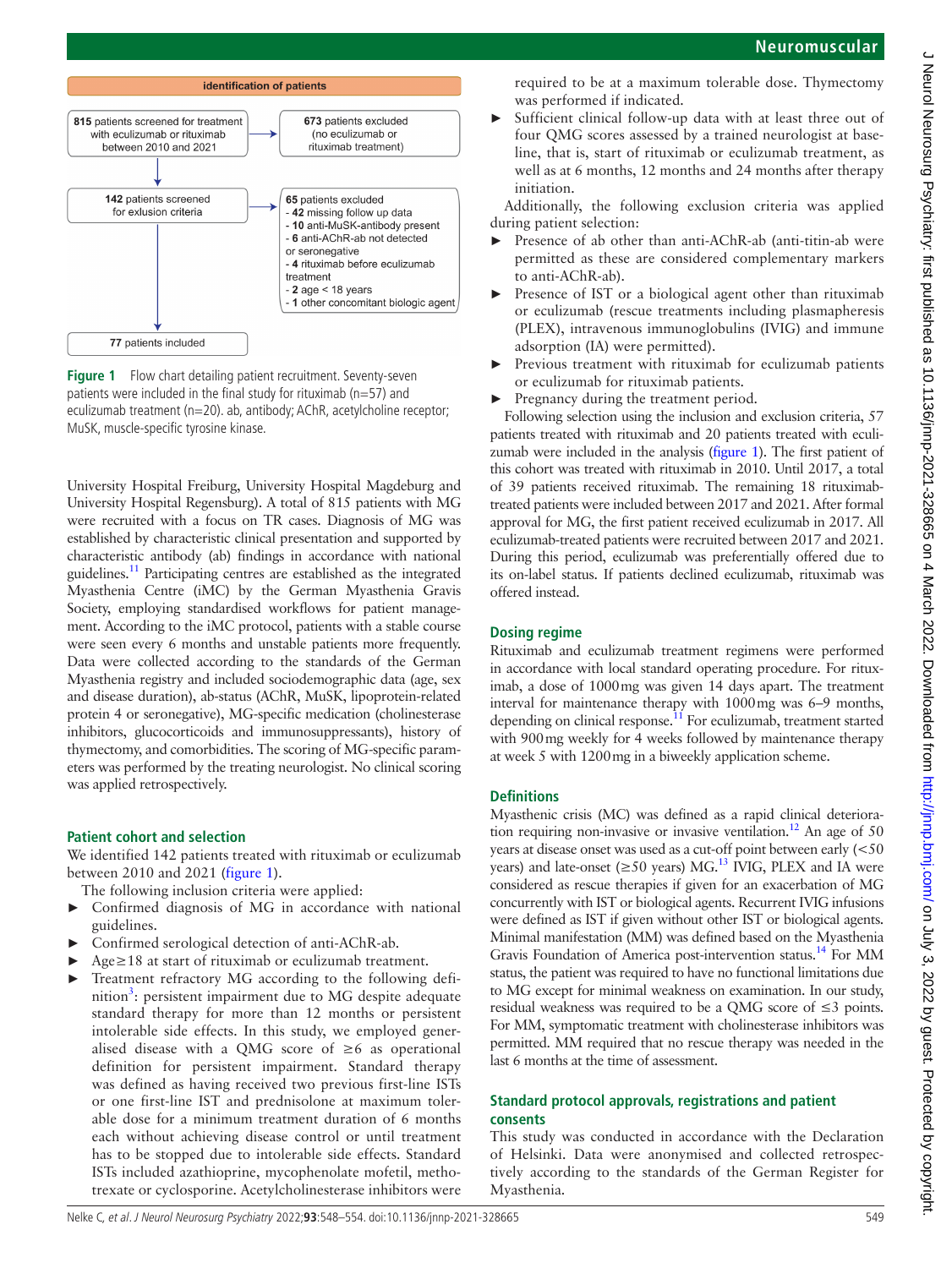#### **Study outcomes**

The change from baseline QMG score after 12 months of therapy was the primary study outcome. The QMG is a 13-item scale with each item scored from 0 (no impairment) to 3 (severe impairment), for a total score ranging from 0 to 39 points.<sup>15</sup> The change from baseline QMG score after 24 months of therapy, the time to MC and the number of patients reaching minimal manifestation at 12 and 24 months of therapy were secondary study outcomes. Patients presenting with MC that overlapped with specified time points were to be considered as missing data for the analysis of the QMG score. During this study, no overlap between MC and the specified time points of 12 and 24 months were detected. Transient worsening (that did not qualify as MC) and acute rescue therapies overlapping with the specified time points was permitted and the corresponding QMG score was recorded. Study outcomes were specified prior to data analysis.

### **Data availability**

All analysed data are presented in the manuscript and available on reasonable request from qualified investigators.

#### **Statistical analysis**

Statistical analysis was performed using RStudio V.1.4.1103 (R-Tools Technology). Data are presented as the mean (SD) or n (%). To account for pretreatment disease severity and reduce selection bias, we employed a model of propensity score matching. The propensity scores were calculated for each patients using a logistic regression model with a priori selected covariates (sex, age at diagnosis, age at baseline, thymoma and QMG at baseline). The obtained propensity scores were subsequently entered in an Average Treatment effect on the Treated weighting model to provide a balanced sample of patients except for their respective treatment. Due to differences in sample sizes, we preferred an optimal full matching approach as to avoid a selection of patients to remain unmatched.<sup>[16](#page-6-14)</sup> As previously described,  $16\frac{17}{16}$ the balance between the two groups was assessed by comparing the standardised mean differences of the covariates before and after propensity score adjustment. Using a model of optimal full matching, we achieved standardised mean differences for the selected covariates below 0.1 indicating adequate balance of the two groups ([online supplemental figure 1](https://dx.doi.org/10.1136/jnnp-2021-328665)). Differences between groups were analysed using a two-tailed, unpaired T test for quantitative variables and two-tailed Fisher's exact test for categorical variables. Group differences for time to MC were assessed through Kaplan-Meier curves and the logrank test for comparison of MC distribution. Differences were considered statistically significant with the following p values: \*p<0.05, \*\*p<0.01, \*\*\*p<0.001.

#### **Missing data**

A total of three rituximab-treated (5.3%) and one eculizumabtreated (5%) patients were lost to follow-up. Clinical and demographic baseline data were indistinguishable from patients completing the full observation period (data not shown). All patients lost to follow-up were missing, that is, patients who did not complete follow-up visits and did not state a specific reason. As we detected no systematic differences between patients with missing data and those with complete data, we assumed that these data points were missing completely at random.<sup>[18](#page-6-15)</sup> Consequently, listwise deletion was applied to handle missing data points.

#### **RESULTS**

Out of 142 patients receiving rituximab or eculizumab, we included 77 patients in the final analysis [\(figure](#page-1-0) 1). Distribution of baseline characteristics were comparable between the two groups ([table](#page-3-0) 1). The majority of patients in both groups were women (rituximab 35 (62.5%) vs eculizumab 12 (54.6%),  $p=0.61$ ), with an early onset of disease (rituximab 36 (63.1%) vs eculizumab 16 (72.7%),  $p=0.59$ ). The average age at the start of rituximab and eculizumab treatment was 46.5 (SD 17.1) and 45.4 (SD 15.2) years, respectively ( $p=0.791$ ). Disease severity in both groups was high with QMG scores at baseline of 10.7 (5.1) for rituximab and 13.25 (5.2) or eculizumab ( $p=0.056$ ). Previous numbers of ISTs were comparable with rituximab-treated and eculizumab-treated patients receiving a median of two previous ISTs (IQR 2–3). Azathioprine was the most common previous IST in the rituximab and eculizumab group with 49 (63.4%) and 18 (90.0%) patients, respectively ( $p=0.126$ ). Prednisone dose at baseline was similar, with rituximab-treated patients receiving 6.0mg (SD 10.3) and eculizumab-treated patients 10.4mg (SD 12.6) prednisone  $(p=0.121)$ . Thymectomy was performed before baseline for all included patients. Eight rituximab-treated and four eculizumabtreated patients had a confirmed thymoma ( $p=0.487$ ). No deaths or meningococcal infections were recorded during the observation period. Adverse events were in line with the known spectrum of both agents (ie, headache, nausea, diarrhoea, fever, joint pain and upper airway infections).  $4^{19}$ 

We compared the change to QMG baseline after 12 months of treatment with rituximab ( $n=56$ ) and eculizumab ( $n=20$ ) using a model of full optimal propensity score matching. After matching, the standardised mean differences of all included covariates were below 0.1 indicating adequate balance [\(online supple](https://dx.doi.org/10.1136/jnnp-2021-328665)[mental figure 1](https://dx.doi.org/10.1136/jnnp-2021-328665)). Eculizumab-treated patients demonstrated a significantly greater benefit from treatment as compared with rituximab patients (QMG at 12 months for rituximab 11.2 (SD 7.3) and eculizumab 8.4 (SD 6.1); p=0.021, [figure](#page-3-1) 2). In addition, we compared rituximab ( $n=54$ ) and eculizumab ( $n=19$ ) cohorts for changes of their QMG score to baseline at 24 months ([figure](#page-3-1) 2). Here, we observed a significantly greater benefit from eculizumab treatment compared with rituximab (QMG at 24 months for rituximab 11.2 (SD 6.4) and eculizumab 9.6 (SD 8.5); p<0.001). Thymoma status did not impact the change to the QMG score at 12 or 24 months  $(p=0.123$  and  $p=0.848$ , respectively). For two rituximab-treated and one eculizumabtreated patient, the prespecified time point of 12 months coincided with application of IVIGs. Excluding these patients from the analysis did not affect study outcomes (QMG at 12 months for rituximab 10.8 (SD 7.6) and eculizumab 8.1 (SD 6.9), p=0.038). To account for selection bias, we analysed the rituximab cohort included before 2017 (n=39) and after 2017 (n=18) [\(table](#page-4-0) 2). Both groups of rituximab-treated patients were similar in terms of demographic and clinical data. The change to baseline QMG at 12 months (QMG before 2017: 10.5 (SD 7.1), after 2017: 11.1 (SD 6.8),  $p=0.633$ ) was comparable for both groups of rituximab-treated patients.

Next, we analysed the time to MC in both groups. During the 24-month observation period, nine patients experienced a MC in the rituximab group, while two patients deteriorated in the eculizumab group, which did not reach statistical significance (MC, n (%), rituximab 15 (15.8%) vs eculizumab 2 (10.0%), p=0.510). The time to MC did not differ between rituximab and eculizumab patients [\(figure](#page-5-0) 3A). For both groups, infection was the most common trigger for MC as recorded by the treating physician with 7 out of 9 MC for rituximab and 2 out of 2 MC for eculizumab. For the remaining MC, the trigger remained unknown.

At 12 months, the rate of MM differed between the two groups with six patients achieving MM in the rituximab (n=56, 10.7%) and seven patients in the eculizumab treatment group (n=19,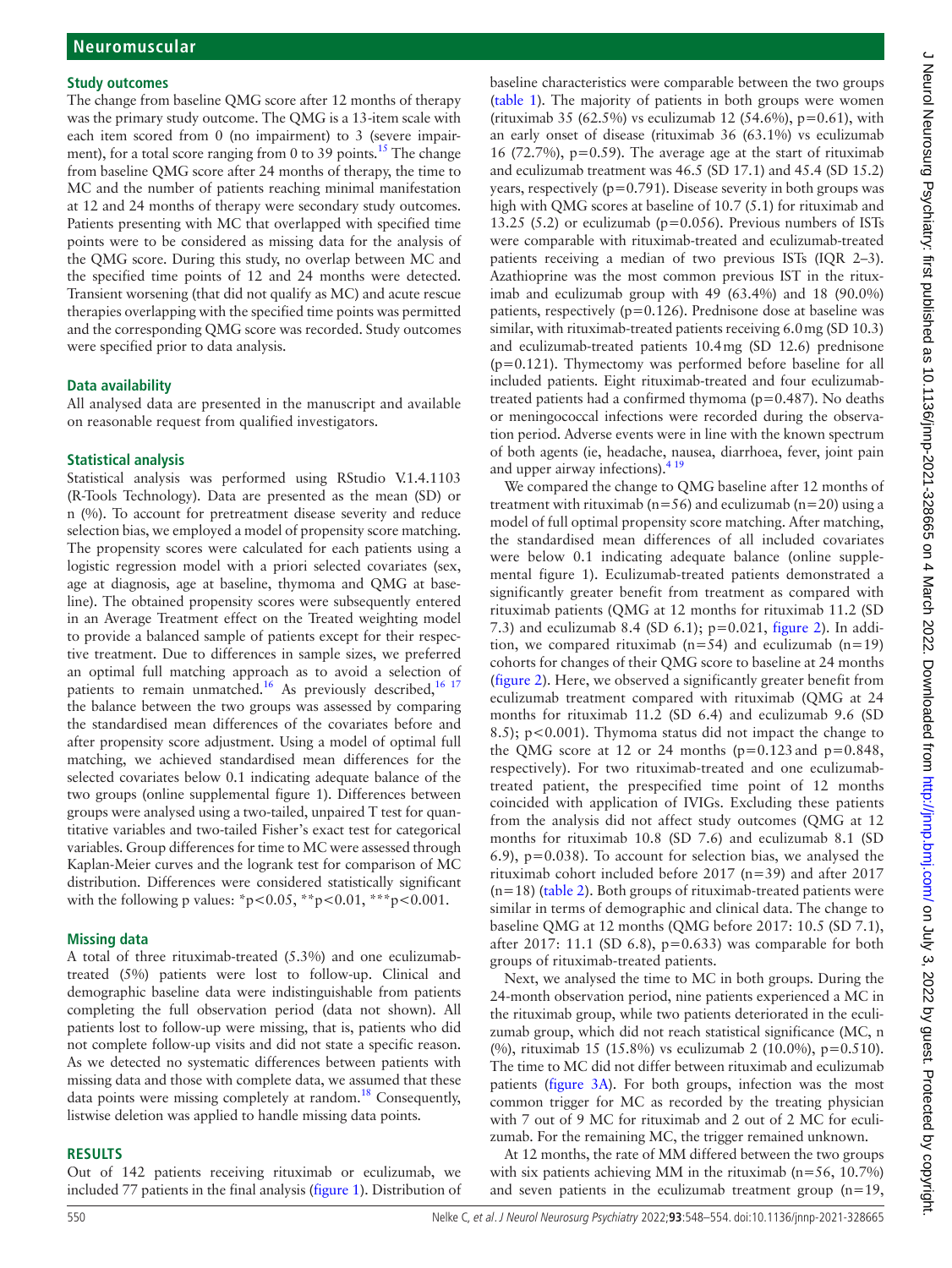<span id="page-3-0"></span>

| Baseline characteristics of patients, total $n=77$<br>Table 1 |                                   |                                    |         |  |
|---------------------------------------------------------------|-----------------------------------|------------------------------------|---------|--|
|                                                               | <b>Rituximab-treated patients</b> | <b>Eculizumab-treated patients</b> | P value |  |
| Patients, n                                                   | 57                                | 20                                 |         |  |
| Age at baseline, years, mean (SD)                             | 46.5 (17.1)                       | 45.4 (15.2)                        | 0.791   |  |
| Age at diagnosis, years, mean (SD)                            | 40.8 (18.2)                       | 36.5(12.2)                         | 0.351   |  |
| Early onset MG, n (%)                                         | 36(63.1)                          | 16(80.0)                           | 0.266   |  |
| Late onset MG, n (%)                                          | 21(36.9)                          | 4(20.0)                            | 0.266   |  |
| Female patients, n (%)                                        | 35 (62.5)                         | 12 (54.6)                          | 0.610   |  |
| Disease duration, years, mean (SD)                            | 6.3(4.5)                          | 8.8(6.3)                           | 0.068   |  |
| QMG score at baseline, mean (SD)                              | 10.7(5.1)                         | 13.2(5.2)                          | 0.056   |  |
| MGFA status at maximum severity, n (%)                        |                                   |                                    |         |  |
|                                                               | 0(0.0)                            | 0(0.0)                             | 0.335   |  |
| $\mathbf{I}$                                                  | 16(28.1)                          | 10(50.0)                           |         |  |
| $\mathbf{III}$                                                | 20(35.1)                          | 5(25.0)                            |         |  |
| IV                                                            | 16(28.1)                          | 3(15.0)                            |         |  |
| V                                                             | 7(12.2)                           | 2(10.0)                            |         |  |
| History of thymectomy, n (%)                                  | 29(50.8)                          | 13(65)                             | 0.308   |  |
| Confirmed thymoma, n (%)                                      | 8(14.0)                           | 4(20.0)                            | 0.487   |  |
| Total number of previous ISTs, median (minimum-maximum)       | $2(2-3)$                          | $2(2-3)$                           | 0.285   |  |
| Previous disease modifying therapy, n (%)                     |                                   |                                    |         |  |
| Azathioprine                                                  | 49 (85.9)                         | 18 (90.0)                          | 0.729   |  |
| Mycophenolate                                                 | 26 (45.6)                         | 14(70.0)                           | 0.072   |  |
| Methotrexate                                                  | 24(42.1)                          | 7(35.0)                            | 0.608   |  |
| Cyclosporine                                                  | 7(12.2)                           | 5(25.0)                            | 0.279   |  |
| Cortisone at baseline, mg, mean (SD)                          | 6.0(10.3)                         | 10.4(12.6)                         | 0.121   |  |
| Number of previous MC, median (minimum-maximum)               | $1(0-3)$                          | $1(0-3)$                           | 0.971   |  |

Baseline refers to the first infusion of rituximab or eculizumab. Disease duration was defined as the time between symptom onset and baseline. Patients with rituximab were compared with patients receiving eculizumab by two-sided Student's t-test (\*) or Fisher's exact test (#). P values are given; significance cut-off was p<0.05.

IST, immunosuppressive therapy; MC, myasthenic crisis; MG, myasthenia gravis; MGFA, Myasthenia Gravis Foundation of America; QMG, quantitative myasthenia gravis.

36.8%; p=0.031, [figure](#page-5-0) 3B). At 24 months, the effect persisted with seven patients reaching MM after rituximab (n=54, 12.9%) and seven patients after eculizumab treatment (n=19, 36.8%; p=0.015). One eculizumab patient and three rituximab patients



<span id="page-3-1"></span>**Figure 2** Changes to baseline QMG score. QMG scores were assessed at 6, 12 and 24 months. Baseline is defined as start of rituximab or eculizumab therapy. (A) Change to baseline QMG score after 12 months of treatment. (B) Change to QMG score at baseline after 24 months. Differences between groups were assessed in a model of optimal full propensity score matching. The propensity scores were calculated for each patients using a logistic regression model. Patients were matched for QMG score at baseline, sex, age at diagnosis, age at baseline and thymoma. Error bars display mean (95%CI). QMG quantitative myasthenia gravis. \*\*\*p<0.001, \*\*p<0.01, \*p<0.05, p $\geq$ 0.05, not significant.

were excluded from the analysis due to insufficient information regarding rescue therapies. The use of rescue therapies did not differ significantly between the rituximab and eculizumab groups as measured by the number of rescue therapies required for each patient during the 24 months observation period (number of rescue therapies per patient (SD) rituximab 2.20 (1.83), eculizumab 1.42 (1.81)  $p=0.073$ ) [\(figure](#page-5-0) 3C). Lastly, both groups were able to reduce prednisone dose after treatment initiation [\(figure](#page-5-0) 3D). We detected no significant difference between the groups regarding the change to baseline prednisone dose at 12 months (prednisone dose at 12 months, mg (SD) rituximab 4.01 (4.90), eculizumab 5.30 (5.63),  $p=0.721$ ) or at 24 months of treatment (prednisone dose at 24 months, mg (SD) rituximab 2.75 (3.67), eculizumab 3.17 (2.88), p=0.871).

## **DISCUSSION**

Clinical evidence is sparse in the therapeutic landscape of  $MG<sub>20</sub>$  $MG<sub>20</sub>$  $MG<sub>20</sub>$ <sup>20</sup> but necessary to shape informed treatment decisions. To this end, we compared rituximab and eculizumab for treatment of refractory, generalised anti-AChR-ab positive MG. Eculizumab was more effective at ameliorating disease severity than rituximab as measured by QMG score after 12 and 24 months of treatment. Eculizumab-treated patients also achieved MM more frequently than rituximab-treated patients at 12 and at 24 months of treatment, while the risk for MC was comparable between both groups. Both groups were able to reduce average prednisone doses; however, no statistically significant difference was observed between the groups.

The role of eculizumab in the therapeutic landscape of MG is evolving as new evidence emerges. The REGAIN trial supports the use of eculizumab for refractory, anti-AChR-ab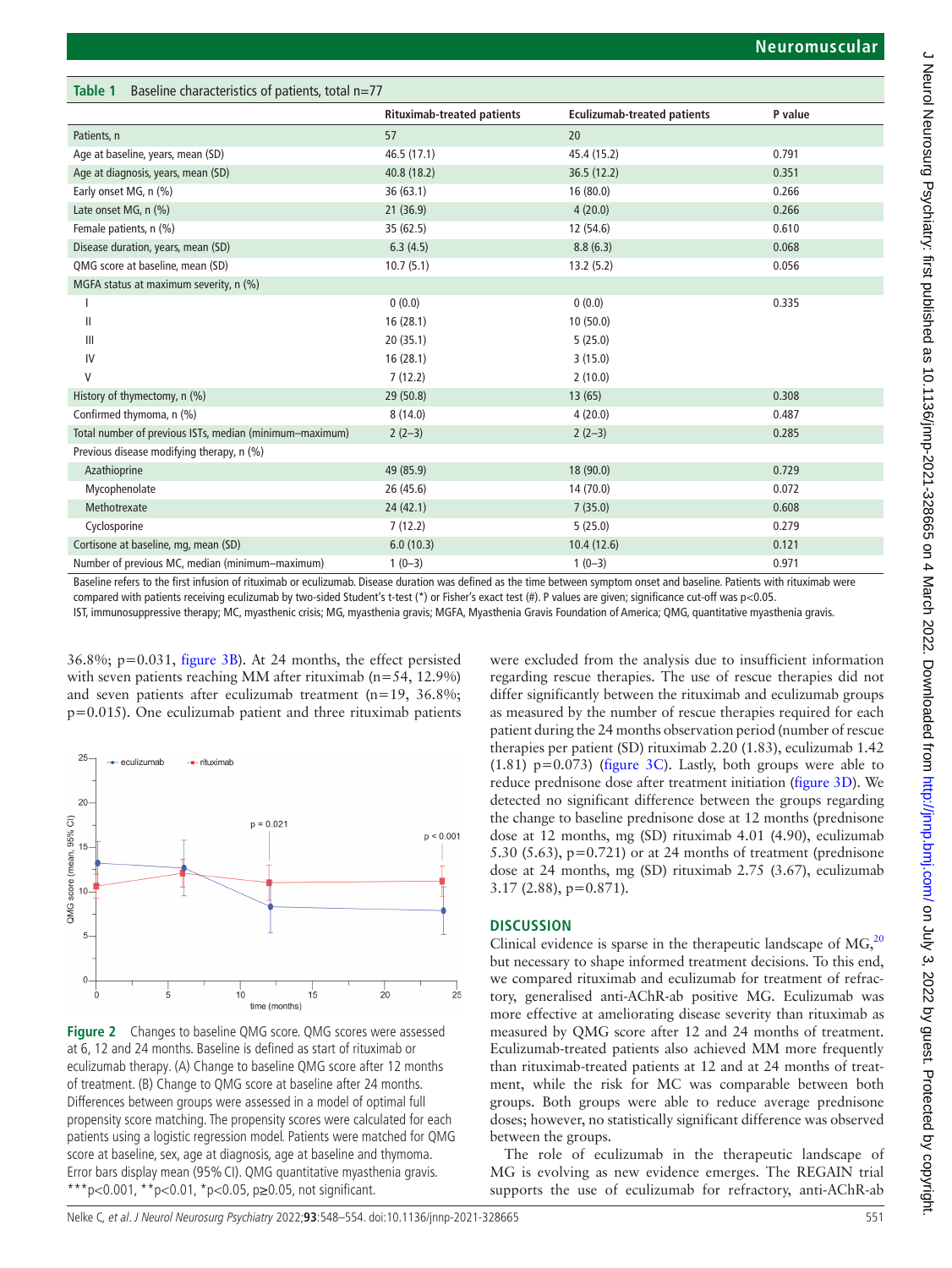<span id="page-4-0"></span>

| Table 2 Characteristics of rituximab-treated patients before and after 2017 |                                        |                                       |         |  |
|-----------------------------------------------------------------------------|----------------------------------------|---------------------------------------|---------|--|
|                                                                             | Rituximab-treated patients before 2017 | Rituximab-treated patients after 2017 | P value |  |
| Patients, n                                                                 | 39                                     | 18                                    |         |  |
| Age at baseline, years, mean (SD)                                           | 40.3(16.3)                             | 44.9 (16.7)                           | 0.221   |  |
| Age at diagnosis, years, mean (SD)                                          | 38.1 (17.4)                            | 42.1 (19.9)                           | 0.442   |  |
| Early onset MG, n (%)                                                       | 26(66.7)                               | 13(72.2)                              | 0.695   |  |
| Late onset MG, n (%)                                                        | 13(33.3)                               | 5(27.8)                               | 0.695   |  |
| Female patients, n (%)                                                      | 25(64.1)                               | 14 (77.8)                             | 0.136   |  |
| Disease duration, years, mean (SD)                                          | 7.1(5.6)                               | 9.4(9.7)                              | 0.098   |  |
| QMG score at baseline, mean (SD)                                            | 11.5(4.4)                              | 10.3(6.4)                             | 0.438   |  |
| MGFA status at maximum severity, n (%)                                      |                                        |                                       |         |  |
|                                                                             | 0(0.0)                                 | 0(0.0)                                | 0.119   |  |
| $\mathbf{H}$                                                                | 12(30.1)                               | 6(33.3)                               |         |  |
| $\mathbf{III}$                                                              | 15 (38.4)                              | 7(38.9)                               |         |  |
| IV                                                                          | 9(23.1)                                | 5(27.8)                               |         |  |
| V                                                                           | 4(10.2)                                | 2(11.1)                               |         |  |
| History of thymectomy, n (%)                                                | 18 (46.1)                              | 10(55.5)                              | 0.726   |  |
| Confirmed thymoma, n (%)                                                    | 5(12.8)                                | 3(16.7)                               | 0.698   |  |
| Total number of previous ISTs, median (minmum-<br>maximum)                  | $2(2-3)$                               | $2(2-3)$                              | 0.331   |  |
| Previous disease modifying therapy, n (%)                                   |                                        |                                       |         |  |
| Azathioprine                                                                | 36 (92.3)                              | 13(72.2)                              | 0.093   |  |
| Mycophenolate                                                               | 20(51.3)                               | 6(33.3)                               | 0.174   |  |
| Methotrexate                                                                | 13(33.3)                               | 11(61.0)                              | 0.082   |  |
| Cyclosporine                                                                | 5(12.8)                                | 2(11.1)                               | 0.999   |  |
| Cortisone at baseline, mg, mean (SD)                                        | 9.8(11.2)                              | 10.8(12.1)                            | 0.841   |  |
| Number of previous MC, median (minmum-maximum)                              | $1(0-3)$                               | $1(0-2)$                              | 0.865   |  |

Disease duration was defined as the time between symptom onset and baseline. Rituximab-treated patients included before 2017 were compared with rituximab-treated

patients included after 2017 by two-sided Student's t-test (\*) or Fisher's exact test (#). P values are given; significance cut-off was p<0.05. IST, immunosuppressive therapy; MC, myasthenic crisis; MG, myasthenia gravis; MGFA, Myasthenia Gravis Foundation of America; QMG, quantitative myasthenia gravis.

mediated  $MG<sub>2</sub><sup>910</sup>$  Despite not reaching the prespecified primary endpoint of change from baseline in the MG activities of daily living (ADL) score, post-hoc sensitivity analysis and secondary outcome measures demonstrated the efficacy of eculizumab in this patient collective.<sup>9</sup> Analysis of the open-label extension reported that eculizumab's effect was maintained throughout the 3 years of treatment.<sup>10</sup> However, given its novelty and high cost, eculizumab remains reserved for cases with severe disease in current guidelines and direct comparisons to other therapies are lacking. $21$  Pathophysiological considerations might further strengthen the use of eculizumab as aberrant complement activation has been evidenced in humans and in animal models. $^{22}$ Selective targeting of the complement cascade might therefore improve clinical outcomes while offering a beneficial profile of adverse effects.<sup>10</sup> Consistent with this, data from our observational study underlines the efficacy of eculizumab as potential treatment option for refractory MG. It should be noted, that eculizumab is currently limited to anti-AChR-ab positive MG, which is mediated by IgG1 (and IgG3) subtype autoantibodies capable to activate the complement cascade. In contrast, MG mediated by pathogenic IgG4 subtype, for example, anti-MuSK MG, is unlikely to benefit from treatment due the lack of complement activation.[23](#page-6-20) By contrast, rituximab is efficacious in MG with anti-MuSK-ab as evidenced in a nationwide retrospective study. $^{24}$  A shorter time to response might be expected for eculizumab in comparison to rituximab. Following infusion, complement is rapidly inhibited and therapeutic effects are seen as early as  $3 \text{ days}$  after treatment.<sup>[25](#page-6-22)</sup> Maximum efficacy is expected after 12 weeks of treatment as demonstrated in the REGAIN trial.<sup>26</sup> As a general rule, rituximab effects are delayed

for 6–8 weeks after infusion, and some patients require repeated cycles to achieve clinical benefits.<sup>27</sup>  $^{28}$  Surprisingly, differences in treatment efficacy between the therapies persisted at 12 and 24 months after therapy initiation. Both treatment options carry a risk of severe infection, especially in combination with other immunosuppressants. Specifically, eculizumab is accompanied by an increased risk for meningococcal infections with approximately 0.1 events per 100 patient years,<sup>2930</sup> leading to obligatory anti-meningococcal vaccination before starting therapy.

Comparison between the two groups revealed no meaningful differences in the time to MC. With 10% and 16% of patients experiencing a MC during the 24 months observation period, the risk for MC remained high, underlining the need for intensified care and monitoring for patients with MG during a refrac-tory course of disease.<sup>[3](#page-6-2)</sup> A potential explanation for the high rate for MC observed in both groups might be the frequency of infectious complications accounting for the majority of MC triggers. Treatment might dampen autoimmunity and improve symptoms, but not protect patients from infectious agents, resulting in disease flare-ups. However, the current sample size of eculizumab-treated patients might not be powered to detect effects on MC and prospective trials are required to better understand the long-term efficacy of eculizumab compared with established treatment strategies. In the open-label extension of the REGAIN trial, MG worsening occurred in ~13%and MC in 3% of patients in a time period of 22 months, $\frac{10}{10}$  indicating potential differences between study settings and real-world data. The current coronavirus disease 2019 (COVID-19) pandemic is a further factor shaping treatment decisions, as treatment agents such as rituximab increase the risk of hospitalisation due to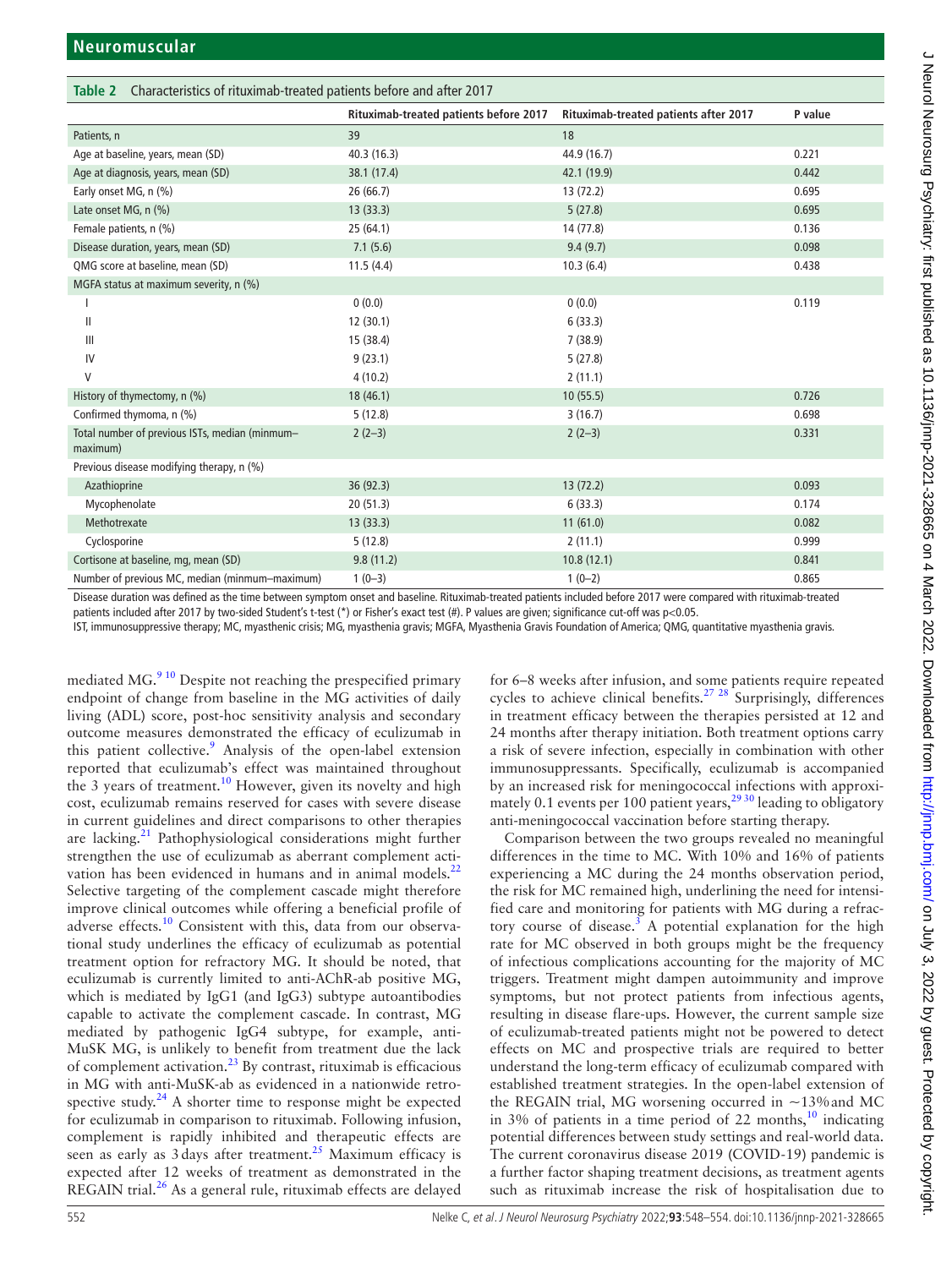

<span id="page-5-0"></span>**Figure 3** Time to myasthenic crisis after baseline. (A) Kaplan-Meier curve displaying time to myasthenic crisis after baseline. Baseline is defined as start of rituximab or eculizumab therapy. Differences between groups were assessed by logrank test. (B) Number of patients achieving minimal manifestation after 12 and 24 months of treatment according to treatment. (C) Number of rescue therapies per patient in the 24 months observation period. Differences between groups were assessed by two-sided Student's t-test. (D) Change to cortisone dose at baseline at 12 and 24 months of treatment. Error bars display mean (95%CI). \*\*p<0.01, \*p<0.05, p≥0.05, not significant.

immunosuppression. $3132$  In contrast, data on the safety profile of ongoing eculizumab-treatment for COVID-19 is mostly lacking.

A limitation to this study is the retrospective, observational design, potentially introducing a selection bias for treatment decisions. In addition, limitations include data collection during routine clinical practice rather than a defined study setting. This might result in variances in data quality and quantity between patients. For example, the MG-ADL score was not routinely assessed during clinical practice and could not serve as an additional outcome parameter. Further, a conclusive definition for a treatment refractory status is currently lacking. For this study, we adapted a previously published definition of treatment refrac-tory status as operational definition.<sup>[3](#page-6-2)</sup> However, we appreciate that the definition of treatment refractory disease at baseline, as

# **Neuromuscular**

employed for this study, is provisional until a consensus has been achieved for treatment refractoriness in the field of MG. The scope of our study is limited to the comparison of rituximab and eculizumab. Further studies investigating the efficacy of either agents against untreated patients in a real-world setting might be of scientific interest. Due to the clinical heterogeneity and rarity of the disease, MG has been historically difficult to study in the context of clinical trials.<sup>[20](#page-6-16)</sup> Thus, a strength of this study is the use of a well-defined MG cohort with high diagnostic certainty, providing novel data for treatment decisions for refractory MG. Moreover, data collection was standardised across participating centres in accordance with the German Myasthenia Gravis Register. Collectively, the results of this retrospective, observational study support the treatment of refractory, anti-AChR-ab MG with eculizumab and indicates certain advantages compared with rituximab in this subgroup. Based on our data, a randomised, prospective trial comparing rituximab and eculizumab in the setting of severe, generalised MG is required to establish the most effective treatment strategy for this disease course.

#### **Author affiliations**

<sup>1</sup>Department of Neurology, Heinrich Heine University Düsseldorf, Dusseldorf, Germany

<sup>2</sup>Department of Neurology, Charité — Universitätsmedizin Berlin, corporate member of Freie Universität Berlin and Humboldt-Universität zu Berlin, Berlin, Germany <sup>3</sup> <sup>3</sup>NeuroCure Clinical Research Center, Charité — Universitätsmedizin Berlin, corporate member of Freie Universität Berlin and Humboldt-Universität zu Berlin, Berlin, Germany

4 Department of Neurology with Institute of Translational Neurology, University Hospital Münster, Münster, Germany

<sup>5</sup>Department of Cardiothoracic Surgery, University Hospital Cologne, Koln, Germany <sup>6</sup>Departement of Neurology, Uniklinik Koln, Koln, Nordrhein-Westfalen, Germany<br><sup>7</sup>Department of Neurology, University of Cologne, Koln, Germany <sup>7</sup>Department of Neurology, University of Cologne, Koln, Germany

8 Department of Neurology and Neurophysiology, University Hospital Freiburg, Freiburg, Germany

9 Department of Neurology, University Hospital Essen, Essen, Germany

<sup>10</sup>Department of Neurology, Otto-von-Guericke University, Magdeburg, Germany<br><sup>11</sup>Otto von Guericke Universität Magdeburg, Magdeburg, Sachsen-Anhalt, Germany<br><sup>12</sup>Center for Stroke Research Berlin, Charité — Universitätsme member of Freie Universität Berlin and Humboldt-Universität zu Berlin, Berlin, Germany

<sup>13</sup>Department of Neurology - Inflammatory Disorders of the Nervous System and Neurooncology, University of Münster, Münster, Germany

**Acknowledgements** We thank the patients and their families for their valuable contribution and support.

**Contributors** CN, CBS and TR designed the study and methods. Formal analysis was done by CN and CBS. Clinical data were provided by CN, CBS, FS, MP, AG, HS, MS, BB, AT, TH, SS, SV, AM, HW, SGM and TR. Resources were provided by FS, AM, SGM and TR. CN and CBS wrote the original draft. FS, MP, LR-N, NM, AG, HS, MS, BB, AT, TH, SS, SV, AM, SGM and TR reviewed and edited the manuscript; Figures were created by CN and CBS. Supervision by AM, SGM and TR. Guarantor of the study is TR.

**Funding** PM is Einstein Junior Fellow funded by the Einstein Foundation Berlin, and is supported by grants from the Bundesministerium für Bildung und Forschung (grants no. 16GW0191 and NUM-COVID 19 – Organo-Strat 01KX2021).

**Competing interests** CN reports no conflicts of interest. CBS reports no conflicts of interest. FS received speaking honoraria from Biogen and Alexion. MP received speaker honoraria and travel/accommodation/meeting expenses from Novartis. LR-N reports no disclosures. NM reports no conflicts of interest. PM is on the Advisory Board of HealthNextGen and has equity interest in the company. His research is funded by the Bundesministerium für Bildung und Forschung (BMBF), the European Union, the Else Kröner-Fresenius Stiftung, the Volkswagen Stiftung and the Einstein Foundation Berlin. AG reports no conflicts of interest. HS reports no conflicts of interest. MS reports no conflicts of interest. BB received travel grants and/or training expenses from Bayer Vital GmbH, IpsenPharma GmbH, Norvartis, Biogen GmbH and Genzyme, as well as lecture fees from Ipsen Pharma GmbH, Alexion Pharma GmbH, Merck, Sanofi Genzyme and Roche. AT reports on conflicts of interest. TH received speaker honoraria and advisor honoraria from Alexion, Argenx, Biogen, Roche, Sanofi-Genzyme, Novartis and Hormosan. SS reports no conflicts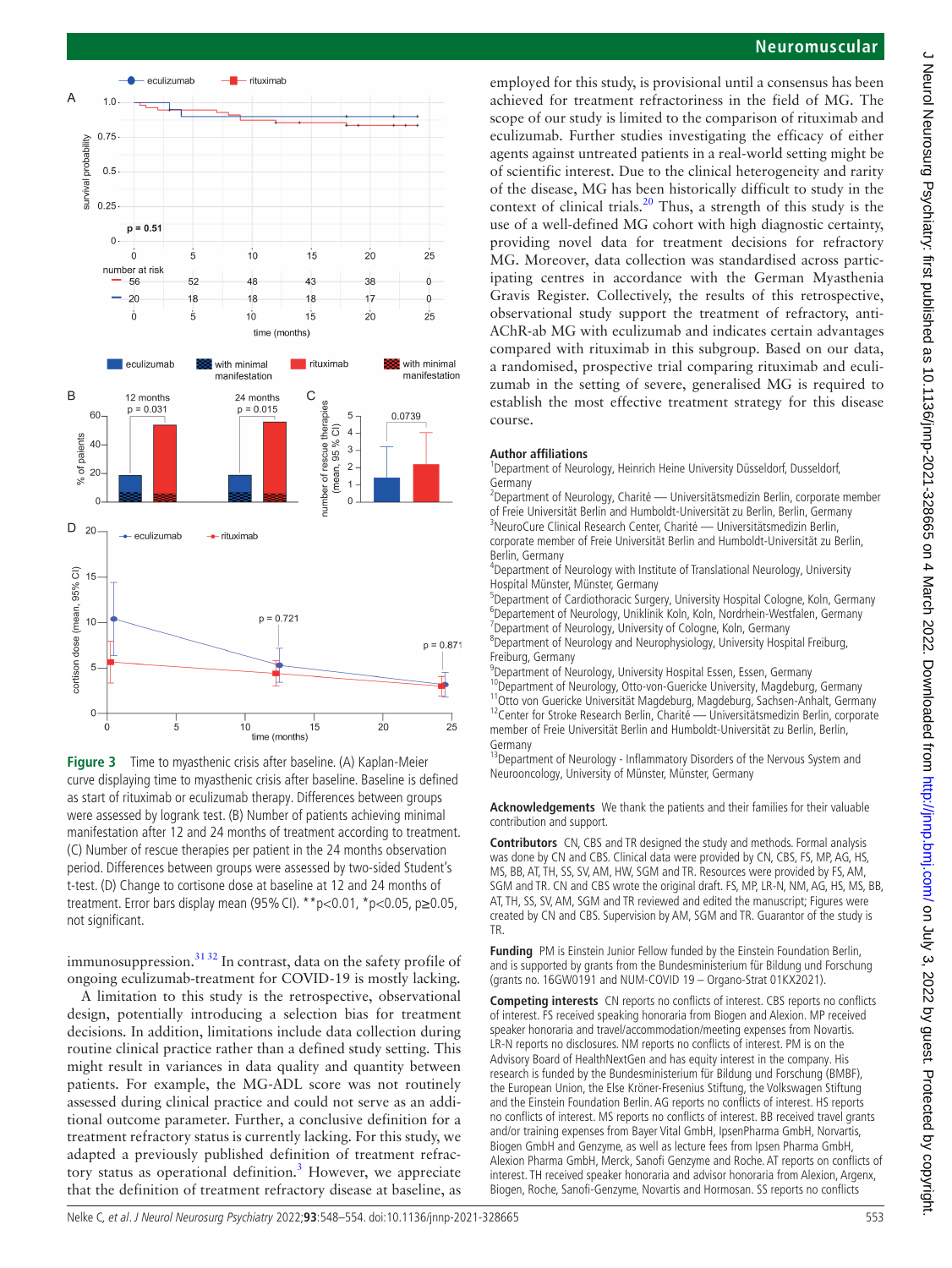# **Neuromuscular**

of interest. SV reports no conflicts of interest. AM received speaker honoraria, consulting services and/or research support research from Alexion, argnx, GRIFOLS, Hormosan, Janssen, Octapharma, UCB and Vitaccess. He serves as chairman of the medical advisory board of the German Myasthenia Gravis Society. HW receives honoraria for acting as a member of Scientific Advisory Boards, Biogen, Evgen, Genzyme, MedDay Pharmaceuticals, Merck Serono, Novartis, Roche Pharma AG and Sanofi-Aventis as well as speaker honoraria and travel support from Alexion, Biogen, Cognomed, F. Hoffmann-La Roche, Gemeinnützige Hertie-Stiftung, Merck Serono, Novartis, Roche Pharma AG, Genzyme, TEVA and WebMD Global. HW is acting as a paid consultant for AbbVie, Actelion, Biogen, IGES, Johnson & Johnson, Novartis, Roche, Sanofi-Aventis and the Swiss Multiple Sclerosis Society. His research is funded by the German Ministry for Education and Research (BMBF), Deutsche Forschungsgemeinschaft (DFG), Else Kröner Fresenius Foundation, Fresenius Foundation, the European Union, Hertie Foundation, NRW Ministry of Education and Research, Interdisciplinary Center for Clinical Studies (IZKF) Muenster and RE Children's Foundation, Biogen, GlaxoSmithKline GmbH, Roche Pharma AG, Sanofi-Genzyme. SGM receives honoraria for lecturing, and travel expenses for attending meetings from Almirall, Amicus Therapeutics Germany, Bayer Health Care, Biogen, Celgene, Diamed, Genzyme, MedDay Pharmaceuticals, Merck Serono, Novartis, Novo Nordisk, ONO Pharma, Roche, Sanofi-Aventis, Chugai Pharma, QuintilesIMS and Teva. His research is funded by the German Ministry for Education and Research (BMBF), Bundesinstitut für Risikobewertung (BfR), Deutsche Forschungsgemeinschaft (DFG), Deutsche Multiple Sklerose Gesellschaft (DMSG), Else Kröner Fresenius Foundation, Gemeinsamer Bundesausschuss (G-BA), German Academic Exchange Service, Hertie Foundation, Interdisciplinary Center for Clinical Studies (IZKF) Muenster, German Foundation Neurology and Alexion, Almirall, Amicus Therapeutics Germany, Biogen, Diamed, Fresenius Medical Care, Genzyme, HERZ Burgdorf, Merck Serono, Novartis, ONO Pharma, Roche and Teva. HW receives honoraria for acting as a member of Scientific Advisory Boards, Biogen, Evgen, Genzyme, MedDay Pharmaceuticals, Merck Serono, Novartis, Roche Pharma AG and Sanofi-Aventis as well as speaker honoraria and travel support from Alexion, Biogen, Cognomed, F. Hoffmann-La Roche, Gemeinnützige Hertie-Stiftung, Merck Serono, Novartis, Roche Pharma AG, Genzyme, TEVA and WebMD Global. TR reports grants from German Ministry of Education, Science, Research and Technology, grants and personal fees from Sanofi-Genzyme and Alexion; personal fees from Biogen, Roche and Teva; personal fees and non-financial support from Merck Serono, outside the submitted work.

#### **Patient consent for publication** Not applicable.

**Ethics approval** The study was approved by the corresponding ethic boards (no. AZ 2020-010-f-S, no. AZ 07/2017, 19-8973-BO, AZ 21-1265, AZ 21-1331). Participants gave informed consent to participate in the study before taking part.

**Provenance and peer review** Not commissioned; externally peer reviewed.

**Data availability statement** Data are available upon reasonable request. All data relevant to the study are included in the article or uploaded as supplementary information. All analysed data are presented in the manuscript and available upon reasonable request from qualified investigators.

**Supplemental material** This content has been supplied by the author(s). It has not been vetted by BMJ Publishing Group Limited (BMJ) and may not have been peer-reviewed. Any opinions or recommendations discussed are solely those of the author(s) and are not endorsed by BMJ. BMJ disclaims all liability and responsibility arising from any reliance placed on the content. Where the content includes any translated material, BMJ does not warrant the accuracy and reliability of the translations (including but not limited to local regulations, clinical guidelines, terminology, drug names and drug dosages), and is not responsible for any error and/or omissions arising from translation and adaptation or otherwise.

**Open access** This is an open access article distributed in accordance with the Creative Commons Attribution Non Commercial (CC BY-NC 4.0) license, which permits others to distribute, remix, adapt, build upon this work non-commercially, and license their derivative works on different terms, provided the original work is properly cited, appropriate credit is given, any changes made indicated, and the use is non-commercial. See: <http://creativecommons.org/licenses/by-nc/4.0/>.

#### **ORCID iDs**

Christopher Nelke <http://orcid.org/0000-0002-6048-7143> Frauke Stascheit <http://orcid.org/0000-0001-5306-7880> Philipp Mergenthaler <http://orcid.org/0000-0002-9753-6711> Stefanie Schreiber <http://orcid.org/0000-0003-4439-4374>

#### **REFERENCES**

- <span id="page-6-0"></span>1 Gilhus NE, Tzartos S, Evoli A, et al. Myasthenia gravis. [Nat Rev Dis Primers](http://dx.doi.org/10.1038/s41572-019-0079-y) 2019;5:30.
- <span id="page-6-1"></span>2 Grob D, Brunner N, Namba T, et al. Lifetime course of myasthenia gravis. [Muscle Nerve](http://dx.doi.org/10.1002/mus.20950) 2008;37:141–9.
- <span id="page-6-2"></span>3 Schneider-Gold C, Hagenacker T, Melzer N, et al. Understanding the burden of refractory myasthenia gravis. [Ther Adv Neurol Disord](http://dx.doi.org/10.1177/1756286419832242) 2019;12:1756286419832242.
- <span id="page-6-3"></span>Iorio R, Damato V, Alboini PE, et al. Efficacy and safety of rituximab for myasthenia gravis: a systematic review and meta-analysis. [J Neurol](http://dx.doi.org/10.1007/s00415-014-7532-3) 2015;262:1115-9.
- <span id="page-6-4"></span>5 Brauner S, Eriksson-Dufva A, Hietala MA, et al. Comparison between rituximab treatment for new-onset generalized myasthenia gravis and refractory generalized myasthenia gravis. [JAMA Neurol](http://dx.doi.org/10.1001/jamaneurol.2020.0851) 2020;77:974–81.
- <span id="page-6-5"></span>6 Hehir MK, Hobson-Webb LD, Benatar M, et al. Rituximab as treatment for anti-MuSK myasthenia gravis: multicenter blinded prospective review. [Neurology](http://dx.doi.org/10.1212/WNL.0000000000004341) 2017;89:1069–77.
- <span id="page-6-6"></span>7 Kusner LL, Kaminski HJ, Soltys J. Effect of complement and its regulation on myasthenia gravis pathogenesis. [Expert Rev Clin Immunol](http://dx.doi.org/10.1586/1744666X.4.1.43) 2008;4:43-52.
- <span id="page-6-7"></span>8 Rother RP, Rollins SA, Mojcik CF, et al. Discovery and development of the complement inhibitor eculizumab for the treatment of paroxysmal nocturnal hemoglobinuria. Nat [Biotechnol](http://dx.doi.org/10.1038/nbt1344) 2007;25:1256–64.
- <span id="page-6-8"></span>9 Howard JF, Utsugisawa K, Benatar M, et al. Safety and efficacy of eculizumab in anti-acetylcholine receptor antibody-positive refractory generalised myasthenia gravis (REGAIN): a phase 3, randomised, double-blind, placebo-controlled, multicentre study. [Lancet Neurol](http://dx.doi.org/10.1016/S1474-4422(17)30369-1) 2017;16:976–86.
- <span id="page-6-17"></span>10 Muppidi S, Utsugisawa K, Benatar M, et al. Long-term safety and efficacy of eculizumab in generalized myasthenia gravis. [Muscle Nerve](http://dx.doi.org/10.1002/mus.26447) 2019;60:14–24.
- <span id="page-6-9"></span>11 Wiendl H. Diagnostik und therapie der myasthenia gravis und des lambert-eatonsyndroms, 2014.
- <span id="page-6-10"></span>12 Bedlack RS, Sanders DB. On the concept of myasthenic crisis. [J Clin Neuromuscul Dis](http://dx.doi.org/10.1097/00131402-200209000-00009)  $2002 \cdot 4 \cdot 40 - 2$
- <span id="page-6-11"></span>13 Wolfe GI, Kaminski HJ, Aban IB, et al. Randomized trial of thymectomy in myasthenia gravis. [N Engl J Med](http://dx.doi.org/10.1056/NEJMoa1602489) 2016;375:511–22.
- <span id="page-6-12"></span>14 America TF, Jaretzki A, Barohn RJ. Myasthenia gravis: recommendations for clinical research standards. [Neurology](http://dx.doi.org/10.1212/WNL.55.1.16) 2000;55:16–23.
- <span id="page-6-13"></span>15 Thomsen JLS, Andersen H. Outcome measures in clinical trials of patients with myasthenia gravis. [Front Neurol](http://dx.doi.org/10.3389/fneur.2020.596382) 2020;11.
- <span id="page-6-14"></span>16 Austin PC, Xin Yu AY, Vyas MV, et al. Applying propensity score methods in clinical research in neurology. [Neurology](http://dx.doi.org/10.1212/WNL.0000000000012777) 2021;97:856–63.
- 17 Vollmer B, Ontaneda D, Bandyopadhyay A, et al. Discontinuation and comparative effectiveness of dimethyl fumarate and fingolimod in 2 centers. [Neurol Clin Pract](http://dx.doi.org/10.1212/CPJ.0000000000000487) 2018;8:292–301.
- <span id="page-6-15"></span>18 Donner A. The relative effectiveness of procedures commonly used in multiple regression analysis for dealing with missing values. [Am Stat](http://dx.doi.org/10.1080/00031305.1982.10483055) 1982;36:378-81.
- 19 Kasi PM, Tawbi HA, Oddis CV, et al. Clinical review: Serious adverse events associated with the use of rituximab - a critical care perspective. [Crit Care](http://dx.doi.org/10.1186/cc11304) 2012;16:231.
- <span id="page-6-16"></span>20 Nguyen-Cao TM, Gelinas D, Griffin R, et al. Myasthenia gravis: historical achievements and the "golden age" of clinical trials. [J Neurol Sci](http://dx.doi.org/10.1016/j.jns.2019.116428) 2019;406:116428.
- <span id="page-6-18"></span>21 Narayanaswami P, Sanders DB, Wolfe G, et al. International consensus quidance for management of myasthenia gravis: 2020 update. [Neurology](http://dx.doi.org/10.1212/WNL.0000000000011124) 2021;96:114–22.
- <span id="page-6-19"></span>22 Christadoss P, Tüzün E, Li J, et al. Classical complement pathway in experimental autoimmune myasthenia gravis pathogenesis. [Ann N Y Acad Sci](http://dx.doi.org/10.1196/annals.1405.009) 2008;1132:210-9.
- <span id="page-6-20"></span>23 Kawa S. The immunobiology of immunoglobulin G4 and complement activation pathways in IgG4-related disease. [Curr Top Microbiol Immunol](http://dx.doi.org/10.1007/82_2016_39) 2017;401:61-73.
- <span id="page-6-21"></span>24 Topakian R, Zimprich F, Iglseder S, et al. High efficacy of rituximab for myasthenia gravis: a comprehensive nationwide study in Austria. [J Neurol](http://dx.doi.org/10.1007/s00415-019-09191-6) 2019;266:699-706.
- <span id="page-6-22"></span>25 Tsai H-M, Kuo E. Eculizumab therapy leads to rapid resolution of thrombocytopenia in atypical hemolytic uremic syndrome. [Adv Hematol](http://dx.doi.org/10.1155/2014/295323) 2014;2014:1–7.
- <span id="page-6-23"></span>26 Dhillon S. Eculizumab: a review in generalized myasthenia gravis. [Drugs](http://dx.doi.org/10.1007/s40265-018-0875-9) 2018;78:367–76.
- <span id="page-6-24"></span>27 Safety and efficacy of eculizumab in anti-acetylcholine receptor antibody-positive refractory generalised myasthenia gravis (REGAIN): a phase 3, randomised, doubleblind, placebo-controlled, multicentre study - The Lancet Neurology. Available: [https://](https://www.thelancet.com/journals/laneur/article/PIIS1474-4422(17)30369-1/fulltext) [www.thelancet.com/journals/laneur/article/PIIS1474-4422\(17\)30369-1/fulltext](https://www.thelancet.com/journals/laneur/article/PIIS1474-4422(17)30369-1/fulltext)  [Accessed 7 Jun 2021].
- 28 Nowak RJ, Dicapua DB, Zebardast N, et al. Response of patients with refractory myasthenia gravis to rituximab: a retrospective study. [Ther Adv Neurol Disord](http://dx.doi.org/10.1177/1756285611411503) 2011;4:259–66.
- <span id="page-6-25"></span>29 Langereis JD, van den Broek B, Franssen S, et al. Eculizumab impairs Neisseria meningitidis serogroup B killing in whole blood despite 4CMenB vaccination of PNH patients. **[Blood Adv](http://dx.doi.org/10.1182/bloodadvances.2020002497)** 2020:4:3615-20.
- 30 Patriquin CJ, Kulasekararaj A, Peffault de Latour R, et al. Prophylactic antibiotic use and risk of meningococcal infections in patients with paroxysmal nocturnal hemoglobinuria (PNH) treated with eculizumab who received meningococcal vaccination: results from the International PNH registry. **[Blood](http://dx.doi.org/10.1182/blood-2019-127005)** 2019;134:4802.
- <span id="page-6-26"></span>31 Sormani MP, De Rossi N, Schiavetti I, et al. Disease-modifying therapies and coronavirus disease 2019 severity in multiple sclerosis. [Ann Neurol](http://dx.doi.org/10.1002/ana.26028) 2021;89:780–9.
- 32 Gianfrancesco M, Hyrich KL, Al-Adely S, et al. Characteristics associated with hospitalisation for COVID-19 in people with rheumatic disease: data from the COVID-19 global rheumatology alliance physician-reported registry. [Ann Rheum Dis](http://dx.doi.org/10.1136/annrheumdis-2020-217871) 2020;79:859–66.